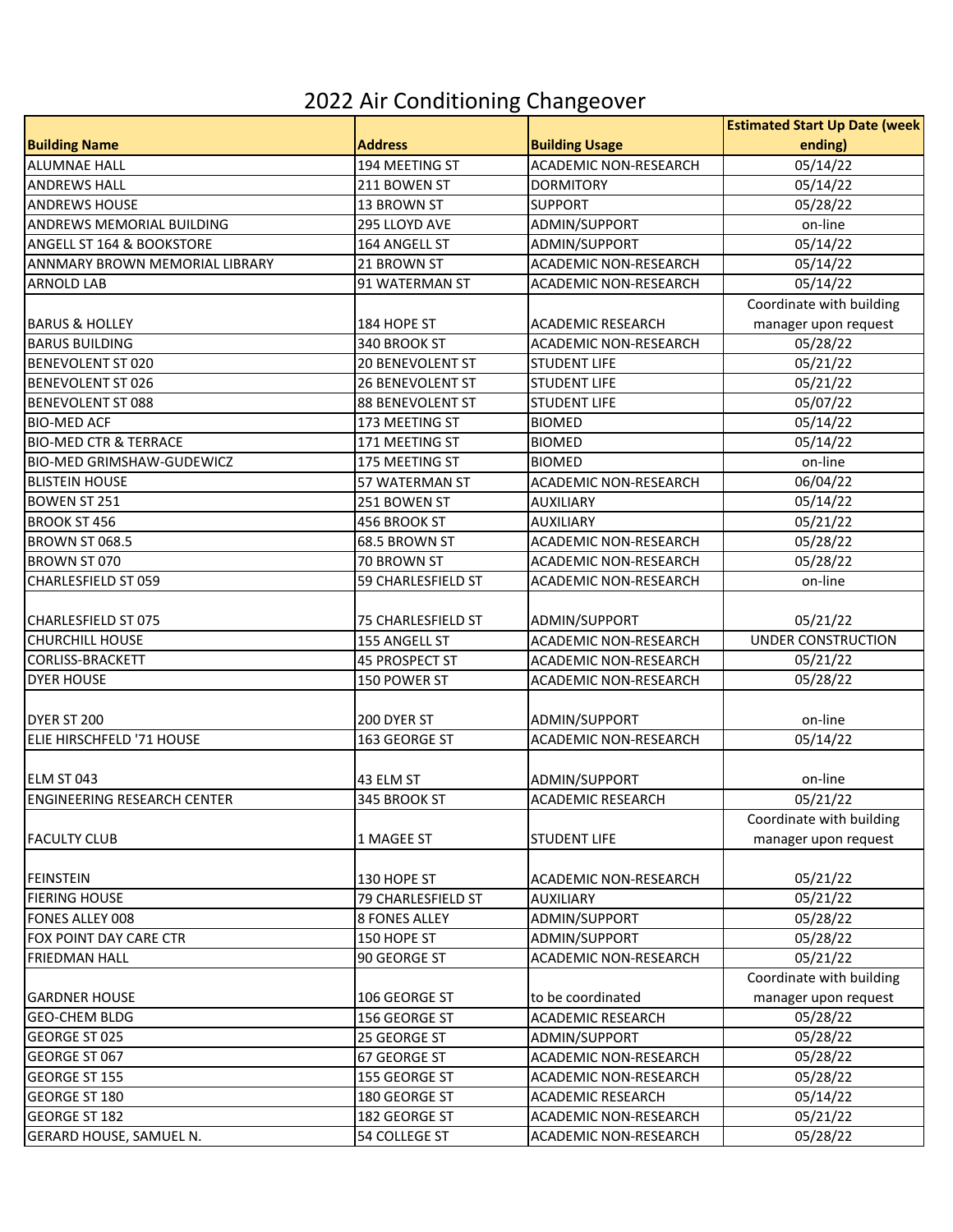| <b>Address</b><br><b>Building Usage</b><br>ending)<br>ACADEMIC NON-RESEARCH<br>05/07/22<br>128 HOPE ST<br>06/04/22<br>42 CHARLESFIELD ST<br>ADMIN/SUPPORT<br>154 ANGELL ST<br>ACADEMIC NON-RESEARCH<br>05/14/22<br>105 BENEVOLENT ST<br>05/28/22<br><b>ACADEMIC NON-RESEARCH</b><br>05/28/22<br>301 TOWER ST<br>ADMIN/SUPPORT<br>05/28/22<br>ADMIN/SUPPORT<br>300 TOWER ST<br>05/28/22<br>ADMIN/SUPPORT<br>167 ANGELL ST<br>05/21/22<br>80 BROWN ST<br>INDEPENDENT<br>05/21/22<br>170 HOPE ST<br>ACADEMIC NON-RESEARCH<br>190 HOPE ST<br><b>ACADEMIC NON-RESEARCH</b><br>06/04/22<br>47 GEORGE ST<br>ADMIN/SUPPORT<br>05/21/22<br><b>ACADEMIC NON-RESEARCH</b><br>05/14/22<br>94 GEORGE ST<br>20 PROSPECT ST<br><b>ACADEMIC NON-RESEARCH</b><br>on-line<br>05/28/22<br>50 JOHN ST<br><b>ACADEMIC NON-RESEARCH</b><br>05/28/22<br><b>151 THAYER ST</b><br><b>ACADEMIC NON-RESEARCH</b><br>245 LLOYD AVE<br><b>ATHLETICS</b><br>on-line<br><b>ACADEMIC RESEARCH</b><br><b>CONSTRUCTION</b><br><b>180 THAYER ST</b><br>96 WATERMAN ST<br>ACADEMIC NON-RESEARCH<br>05/28/22<br>LIST (ALBERT & VERA) ART BUILDING<br>05/21/22<br>64 COLLEGE ST<br>ACADEMIC NON-RESEARCH<br>05/28/22<br><b>83 WATERMAN ST</b><br><b>ACADEMIC NON-RESEARCH</b><br>05/28/22<br><b>48 COLLEGE ST</b><br><b>ACADEMIC NON-RESEARCH</b><br>MACHADO (ANTONIO) HOUSE<br>06/04/22<br>87 PROSPECT ST<br><b>DORMITORY</b><br>05/28/22<br><b>ACADEMIC RESEARCH</b><br><b>167 THAYER ST</b><br><b>MADDOCK ALUMNI CENTER</b><br>38 BROWN ST<br>ADMIN/SUPPORT<br>05/14/22<br>21 PROSPECT ST<br>ACADEMIC NON-RESEARCH<br>05/21/22<br>346 BROOK ST<br>ACADEMIC NON-RESEARCH<br>06/04/22<br><b>MAXCY HALL</b><br>108 GEORGE ST<br>ACADEMIC NON-RESEARCH<br>06/04/22<br>MEDICAL RESEARCH LAB<br>89 WATERMAN ST<br>05/14/22<br><b>ACADEMIC RESEARCH</b><br>06/04/22<br>235 HOPE ST<br><b>ATHLETICS</b><br>06/04/22<br><b>MEIKLEJOHN HOUSE</b><br>159 GEORGE ST<br>ACADEMIC NON-RESEARCH<br>05/21/22<br><b>68 WATERMAN ST</b><br><b>ACADEMIC NON-RESEARCH</b><br>METCALF RESEARCH BUILDING<br>05/14/22<br><b>190 THAYER ST</b><br>ACADEMIC NON-RESEARCH<br>05/21/22<br>151 HOPE ST<br>ACADEMIC NON-RESEARCH<br><b>NELSON FITNESS CENTER</b><br>225 HOPE ST<br><b>ATHLETICS</b><br>on-line<br>NEW PEMBROKE NO. 4<br>05/21/22<br>300 THAYER ST<br><b>DORMITORY</b><br>NICHOLSON HOUSE<br>05/21/22<br>ADMIN/SUPPORT<br>71 GEORGE ST<br>NIGHTINGALE-BROWN HOUSE<br>ADMIN/SUPPORT<br>06/04/22<br>357 BENEFIT ST<br>05/21/22<br>82 WATERMAN ST<br><b>ACADEMIC NON-RESEARCH</b><br>229 HOPE ST<br><b>ATHLETICS</b><br>on-line<br>05/21/22<br>1 YOUNG ORCHARD AVE<br>ACADEMIC NON-RESEARCH<br>69 BROWN ST<br>ADMIN/SUPPORT<br>05/14/22<br>PARK LANE 010<br><b>10 PARK LANE</b><br>ADMIN/SUPPORT<br>on-line<br>06/04/22<br>PARTRIDGE HALL & ANNEX<br>68 BROWN ST<br><b>STUDENT LIFE</b><br>PEMBROKE FIELD HOUSE<br>171 CUSHING ST<br>ADMIN/SUPPORT<br>06/04/22<br>05/14/22<br><b>PEMBROKE HALL</b><br>172 MEETING ST<br><b>ACADEMIC NON-RESEARCH</b><br>05/28/22<br>PETER GREEN HOUSE<br>79 BROWN ST<br><b>ACADEMIC NON-RESEARCH</b><br>05/28/22<br><b>PIZZITOLA</b><br>233 HOPE ST<br><b>ATHLETICS</b><br>06/04/22<br>89 POWER ST<br>ADMIN/SUPPORT<br>PRINCE ENGINEERING LAB<br>05/21/22<br>355 BROOK ST<br><b>ACADEMIC RESEARCH</b> |                                          |  | <b>Estimated Start Up Date (week</b> |
|-----------------------------------------------------------------------------------------------------------------------------------------------------------------------------------------------------------------------------------------------------------------------------------------------------------------------------------------------------------------------------------------------------------------------------------------------------------------------------------------------------------------------------------------------------------------------------------------------------------------------------------------------------------------------------------------------------------------------------------------------------------------------------------------------------------------------------------------------------------------------------------------------------------------------------------------------------------------------------------------------------------------------------------------------------------------------------------------------------------------------------------------------------------------------------------------------------------------------------------------------------------------------------------------------------------------------------------------------------------------------------------------------------------------------------------------------------------------------------------------------------------------------------------------------------------------------------------------------------------------------------------------------------------------------------------------------------------------------------------------------------------------------------------------------------------------------------------------------------------------------------------------------------------------------------------------------------------------------------------------------------------------------------------------------------------------------------------------------------------------------------------------------------------------------------------------------------------------------------------------------------------------------------------------------------------------------------------------------------------------------------------------------------------------------------------------------------------------------------------------------------------------------------------------------------------------------------------------------------------------------------------------------------------------------------------------------------------------------------------------------------------------------------------------------------------------------------------------------------------------------------------------------------------------------------------------------------------------------------------------------------------------------------------------------------------------------------------------------------------------------------------------------------------------------------------------------------------------------------------------------------------------------------------|------------------------------------------|--|--------------------------------------|
|                                                                                                                                                                                                                                                                                                                                                                                                                                                                                                                                                                                                                                                                                                                                                                                                                                                                                                                                                                                                                                                                                                                                                                                                                                                                                                                                                                                                                                                                                                                                                                                                                                                                                                                                                                                                                                                                                                                                                                                                                                                                                                                                                                                                                                                                                                                                                                                                                                                                                                                                                                                                                                                                                                                                                                                                                                                                                                                                                                                                                                                                                                                                                                                                                                                                                   | <b>Building Name</b>                     |  |                                      |
|                                                                                                                                                                                                                                                                                                                                                                                                                                                                                                                                                                                                                                                                                                                                                                                                                                                                                                                                                                                                                                                                                                                                                                                                                                                                                                                                                                                                                                                                                                                                                                                                                                                                                                                                                                                                                                                                                                                                                                                                                                                                                                                                                                                                                                                                                                                                                                                                                                                                                                                                                                                                                                                                                                                                                                                                                                                                                                                                                                                                                                                                                                                                                                                                                                                                                   | <b>GIDDINGS HOUSE</b>                    |  |                                      |
|                                                                                                                                                                                                                                                                                                                                                                                                                                                                                                                                                                                                                                                                                                                                                                                                                                                                                                                                                                                                                                                                                                                                                                                                                                                                                                                                                                                                                                                                                                                                                                                                                                                                                                                                                                                                                                                                                                                                                                                                                                                                                                                                                                                                                                                                                                                                                                                                                                                                                                                                                                                                                                                                                                                                                                                                                                                                                                                                                                                                                                                                                                                                                                                                                                                                                   | <b>GRADUATE CTR E</b>                    |  |                                      |
|                                                                                                                                                                                                                                                                                                                                                                                                                                                                                                                                                                                                                                                                                                                                                                                                                                                                                                                                                                                                                                                                                                                                                                                                                                                                                                                                                                                                                                                                                                                                                                                                                                                                                                                                                                                                                                                                                                                                                                                                                                                                                                                                                                                                                                                                                                                                                                                                                                                                                                                                                                                                                                                                                                                                                                                                                                                                                                                                                                                                                                                                                                                                                                                                                                                                                   | <b>GRANOFF CTR FOR THE CREATIVE ARTS</b> |  |                                      |
|                                                                                                                                                                                                                                                                                                                                                                                                                                                                                                                                                                                                                                                                                                                                                                                                                                                                                                                                                                                                                                                                                                                                                                                                                                                                                                                                                                                                                                                                                                                                                                                                                                                                                                                                                                                                                                                                                                                                                                                                                                                                                                                                                                                                                                                                                                                                                                                                                                                                                                                                                                                                                                                                                                                                                                                                                                                                                                                                                                                                                                                                                                                                                                                                                                                                                   | <b>GRANT FULTON</b>                      |  |                                      |
|                                                                                                                                                                                                                                                                                                                                                                                                                                                                                                                                                                                                                                                                                                                                                                                                                                                                                                                                                                                                                                                                                                                                                                                                                                                                                                                                                                                                                                                                                                                                                                                                                                                                                                                                                                                                                                                                                                                                                                                                                                                                                                                                                                                                                                                                                                                                                                                                                                                                                                                                                                                                                                                                                                                                                                                                                                                                                                                                                                                                                                                                                                                                                                                                                                                                                   | <b>HAFFENREFFER BARN</b>                 |  |                                      |
|                                                                                                                                                                                                                                                                                                                                                                                                                                                                                                                                                                                                                                                                                                                                                                                                                                                                                                                                                                                                                                                                                                                                                                                                                                                                                                                                                                                                                                                                                                                                                                                                                                                                                                                                                                                                                                                                                                                                                                                                                                                                                                                                                                                                                                                                                                                                                                                                                                                                                                                                                                                                                                                                                                                                                                                                                                                                                                                                                                                                                                                                                                                                                                                                                                                                                   | HAFFENREFFER MUSEUM COLLECTIONS RES      |  |                                      |
|                                                                                                                                                                                                                                                                                                                                                                                                                                                                                                                                                                                                                                                                                                                                                                                                                                                                                                                                                                                                                                                                                                                                                                                                                                                                                                                                                                                                                                                                                                                                                                                                                                                                                                                                                                                                                                                                                                                                                                                                                                                                                                                                                                                                                                                                                                                                                                                                                                                                                                                                                                                                                                                                                                                                                                                                                                                                                                                                                                                                                                                                                                                                                                                                                                                                                   | <b>HEMISPHERE BLDG</b>                   |  |                                      |
|                                                                                                                                                                                                                                                                                                                                                                                                                                                                                                                                                                                                                                                                                                                                                                                                                                                                                                                                                                                                                                                                                                                                                                                                                                                                                                                                                                                                                                                                                                                                                                                                                                                                                                                                                                                                                                                                                                                                                                                                                                                                                                                                                                                                                                                                                                                                                                                                                                                                                                                                                                                                                                                                                                                                                                                                                                                                                                                                                                                                                                                                                                                                                                                                                                                                                   | <b>HILLEL HOUSE</b>                      |  |                                      |
|                                                                                                                                                                                                                                                                                                                                                                                                                                                                                                                                                                                                                                                                                                                                                                                                                                                                                                                                                                                                                                                                                                                                                                                                                                                                                                                                                                                                                                                                                                                                                                                                                                                                                                                                                                                                                                                                                                                                                                                                                                                                                                                                                                                                                                                                                                                                                                                                                                                                                                                                                                                                                                                                                                                                                                                                                                                                                                                                                                                                                                                                                                                                                                                                                                                                                   | HOPE ST 170 (APPLIED MATH)               |  |                                      |
|                                                                                                                                                                                                                                                                                                                                                                                                                                                                                                                                                                                                                                                                                                                                                                                                                                                                                                                                                                                                                                                                                                                                                                                                                                                                                                                                                                                                                                                                                                                                                                                                                                                                                                                                                                                                                                                                                                                                                                                                                                                                                                                                                                                                                                                                                                                                                                                                                                                                                                                                                                                                                                                                                                                                                                                                                                                                                                                                                                                                                                                                                                                                                                                                                                                                                   | HOPE ST 190                              |  |                                      |
|                                                                                                                                                                                                                                                                                                                                                                                                                                                                                                                                                                                                                                                                                                                                                                                                                                                                                                                                                                                                                                                                                                                                                                                                                                                                                                                                                                                                                                                                                                                                                                                                                                                                                                                                                                                                                                                                                                                                                                                                                                                                                                                                                                                                                                                                                                                                                                                                                                                                                                                                                                                                                                                                                                                                                                                                                                                                                                                                                                                                                                                                                                                                                                                                                                                                                   | <b>HORACE MANN HOUSE</b>                 |  |                                      |
|                                                                                                                                                                                                                                                                                                                                                                                                                                                                                                                                                                                                                                                                                                                                                                                                                                                                                                                                                                                                                                                                                                                                                                                                                                                                                                                                                                                                                                                                                                                                                                                                                                                                                                                                                                                                                                                                                                                                                                                                                                                                                                                                                                                                                                                                                                                                                                                                                                                                                                                                                                                                                                                                                                                                                                                                                                                                                                                                                                                                                                                                                                                                                                                                                                                                                   | JOHN CARTER BROWN LIBRARY                |  |                                      |
|                                                                                                                                                                                                                                                                                                                                                                                                                                                                                                                                                                                                                                                                                                                                                                                                                                                                                                                                                                                                                                                                                                                                                                                                                                                                                                                                                                                                                                                                                                                                                                                                                                                                                                                                                                                                                                                                                                                                                                                                                                                                                                                                                                                                                                                                                                                                                                                                                                                                                                                                                                                                                                                                                                                                                                                                                                                                                                                                                                                                                                                                                                                                                                                                                                                                                   | <b>JOHN HAY LIBRARY</b>                  |  |                                      |
|                                                                                                                                                                                                                                                                                                                                                                                                                                                                                                                                                                                                                                                                                                                                                                                                                                                                                                                                                                                                                                                                                                                                                                                                                                                                                                                                                                                                                                                                                                                                                                                                                                                                                                                                                                                                                                                                                                                                                                                                                                                                                                                                                                                                                                                                                                                                                                                                                                                                                                                                                                                                                                                                                                                                                                                                                                                                                                                                                                                                                                                                                                                                                                                                                                                                                   | JOHN ST 050                              |  |                                      |
|                                                                                                                                                                                                                                                                                                                                                                                                                                                                                                                                                                                                                                                                                                                                                                                                                                                                                                                                                                                                                                                                                                                                                                                                                                                                                                                                                                                                                                                                                                                                                                                                                                                                                                                                                                                                                                                                                                                                                                                                                                                                                                                                                                                                                                                                                                                                                                                                                                                                                                                                                                                                                                                                                                                                                                                                                                                                                                                                                                                                                                                                                                                                                                                                                                                                                   | KASSAR (EDWARD W.) HOUSE                 |  |                                      |
|                                                                                                                                                                                                                                                                                                                                                                                                                                                                                                                                                                                                                                                                                                                                                                                                                                                                                                                                                                                                                                                                                                                                                                                                                                                                                                                                                                                                                                                                                                                                                                                                                                                                                                                                                                                                                                                                                                                                                                                                                                                                                                                                                                                                                                                                                                                                                                                                                                                                                                                                                                                                                                                                                                                                                                                                                                                                                                                                                                                                                                                                                                                                                                                                                                                                                   | <b>LACROSSE AND SOCCER</b>               |  |                                      |
|                                                                                                                                                                                                                                                                                                                                                                                                                                                                                                                                                                                                                                                                                                                                                                                                                                                                                                                                                                                                                                                                                                                                                                                                                                                                                                                                                                                                                                                                                                                                                                                                                                                                                                                                                                                                                                                                                                                                                                                                                                                                                                                                                                                                                                                                                                                                                                                                                                                                                                                                                                                                                                                                                                                                                                                                                                                                                                                                                                                                                                                                                                                                                                                                                                                                                   | LINCOLN FIELD BUILDING                   |  |                                      |
|                                                                                                                                                                                                                                                                                                                                                                                                                                                                                                                                                                                                                                                                                                                                                                                                                                                                                                                                                                                                                                                                                                                                                                                                                                                                                                                                                                                                                                                                                                                                                                                                                                                                                                                                                                                                                                                                                                                                                                                                                                                                                                                                                                                                                                                                                                                                                                                                                                                                                                                                                                                                                                                                                                                                                                                                                                                                                                                                                                                                                                                                                                                                                                                                                                                                                   | <b>LIPPITT HOUSE</b>                     |  |                                      |
|                                                                                                                                                                                                                                                                                                                                                                                                                                                                                                                                                                                                                                                                                                                                                                                                                                                                                                                                                                                                                                                                                                                                                                                                                                                                                                                                                                                                                                                                                                                                                                                                                                                                                                                                                                                                                                                                                                                                                                                                                                                                                                                                                                                                                                                                                                                                                                                                                                                                                                                                                                                                                                                                                                                                                                                                                                                                                                                                                                                                                                                                                                                                                                                                                                                                                   |                                          |  |                                      |
|                                                                                                                                                                                                                                                                                                                                                                                                                                                                                                                                                                                                                                                                                                                                                                                                                                                                                                                                                                                                                                                                                                                                                                                                                                                                                                                                                                                                                                                                                                                                                                                                                                                                                                                                                                                                                                                                                                                                                                                                                                                                                                                                                                                                                                                                                                                                                                                                                                                                                                                                                                                                                                                                                                                                                                                                                                                                                                                                                                                                                                                                                                                                                                                                                                                                                   | <b>LYMAN HALL</b>                        |  |                                      |
|                                                                                                                                                                                                                                                                                                                                                                                                                                                                                                                                                                                                                                                                                                                                                                                                                                                                                                                                                                                                                                                                                                                                                                                                                                                                                                                                                                                                                                                                                                                                                                                                                                                                                                                                                                                                                                                                                                                                                                                                                                                                                                                                                                                                                                                                                                                                                                                                                                                                                                                                                                                                                                                                                                                                                                                                                                                                                                                                                                                                                                                                                                                                                                                                                                                                                   | <b>MACFARLANE HOUSE</b>                  |  |                                      |
|                                                                                                                                                                                                                                                                                                                                                                                                                                                                                                                                                                                                                                                                                                                                                                                                                                                                                                                                                                                                                                                                                                                                                                                                                                                                                                                                                                                                                                                                                                                                                                                                                                                                                                                                                                                                                                                                                                                                                                                                                                                                                                                                                                                                                                                                                                                                                                                                                                                                                                                                                                                                                                                                                                                                                                                                                                                                                                                                                                                                                                                                                                                                                                                                                                                                                   |                                          |  |                                      |
|                                                                                                                                                                                                                                                                                                                                                                                                                                                                                                                                                                                                                                                                                                                                                                                                                                                                                                                                                                                                                                                                                                                                                                                                                                                                                                                                                                                                                                                                                                                                                                                                                                                                                                                                                                                                                                                                                                                                                                                                                                                                                                                                                                                                                                                                                                                                                                                                                                                                                                                                                                                                                                                                                                                                                                                                                                                                                                                                                                                                                                                                                                                                                                                                                                                                                   | <b>MACMILLAN HALL</b>                    |  |                                      |
|                                                                                                                                                                                                                                                                                                                                                                                                                                                                                                                                                                                                                                                                                                                                                                                                                                                                                                                                                                                                                                                                                                                                                                                                                                                                                                                                                                                                                                                                                                                                                                                                                                                                                                                                                                                                                                                                                                                                                                                                                                                                                                                                                                                                                                                                                                                                                                                                                                                                                                                                                                                                                                                                                                                                                                                                                                                                                                                                                                                                                                                                                                                                                                                                                                                                                   |                                          |  |                                      |
|                                                                                                                                                                                                                                                                                                                                                                                                                                                                                                                                                                                                                                                                                                                                                                                                                                                                                                                                                                                                                                                                                                                                                                                                                                                                                                                                                                                                                                                                                                                                                                                                                                                                                                                                                                                                                                                                                                                                                                                                                                                                                                                                                                                                                                                                                                                                                                                                                                                                                                                                                                                                                                                                                                                                                                                                                                                                                                                                                                                                                                                                                                                                                                                                                                                                                   | <b>MANNING HALL</b>                      |  |                                      |
|                                                                                                                                                                                                                                                                                                                                                                                                                                                                                                                                                                                                                                                                                                                                                                                                                                                                                                                                                                                                                                                                                                                                                                                                                                                                                                                                                                                                                                                                                                                                                                                                                                                                                                                                                                                                                                                                                                                                                                                                                                                                                                                                                                                                                                                                                                                                                                                                                                                                                                                                                                                                                                                                                                                                                                                                                                                                                                                                                                                                                                                                                                                                                                                                                                                                                   | <b>MARSTON HALL</b>                      |  |                                      |
|                                                                                                                                                                                                                                                                                                                                                                                                                                                                                                                                                                                                                                                                                                                                                                                                                                                                                                                                                                                                                                                                                                                                                                                                                                                                                                                                                                                                                                                                                                                                                                                                                                                                                                                                                                                                                                                                                                                                                                                                                                                                                                                                                                                                                                                                                                                                                                                                                                                                                                                                                                                                                                                                                                                                                                                                                                                                                                                                                                                                                                                                                                                                                                                                                                                                                   |                                          |  |                                      |
|                                                                                                                                                                                                                                                                                                                                                                                                                                                                                                                                                                                                                                                                                                                                                                                                                                                                                                                                                                                                                                                                                                                                                                                                                                                                                                                                                                                                                                                                                                                                                                                                                                                                                                                                                                                                                                                                                                                                                                                                                                                                                                                                                                                                                                                                                                                                                                                                                                                                                                                                                                                                                                                                                                                                                                                                                                                                                                                                                                                                                                                                                                                                                                                                                                                                                   |                                          |  |                                      |
|                                                                                                                                                                                                                                                                                                                                                                                                                                                                                                                                                                                                                                                                                                                                                                                                                                                                                                                                                                                                                                                                                                                                                                                                                                                                                                                                                                                                                                                                                                                                                                                                                                                                                                                                                                                                                                                                                                                                                                                                                                                                                                                                                                                                                                                                                                                                                                                                                                                                                                                                                                                                                                                                                                                                                                                                                                                                                                                                                                                                                                                                                                                                                                                                                                                                                   | <b>MEEHAN AUDITORIUM</b>                 |  |                                      |
|                                                                                                                                                                                                                                                                                                                                                                                                                                                                                                                                                                                                                                                                                                                                                                                                                                                                                                                                                                                                                                                                                                                                                                                                                                                                                                                                                                                                                                                                                                                                                                                                                                                                                                                                                                                                                                                                                                                                                                                                                                                                                                                                                                                                                                                                                                                                                                                                                                                                                                                                                                                                                                                                                                                                                                                                                                                                                                                                                                                                                                                                                                                                                                                                                                                                                   |                                          |  |                                      |
|                                                                                                                                                                                                                                                                                                                                                                                                                                                                                                                                                                                                                                                                                                                                                                                                                                                                                                                                                                                                                                                                                                                                                                                                                                                                                                                                                                                                                                                                                                                                                                                                                                                                                                                                                                                                                                                                                                                                                                                                                                                                                                                                                                                                                                                                                                                                                                                                                                                                                                                                                                                                                                                                                                                                                                                                                                                                                                                                                                                                                                                                                                                                                                                                                                                                                   | <b>MENCOFF HALL</b>                      |  |                                      |
|                                                                                                                                                                                                                                                                                                                                                                                                                                                                                                                                                                                                                                                                                                                                                                                                                                                                                                                                                                                                                                                                                                                                                                                                                                                                                                                                                                                                                                                                                                                                                                                                                                                                                                                                                                                                                                                                                                                                                                                                                                                                                                                                                                                                                                                                                                                                                                                                                                                                                                                                                                                                                                                                                                                                                                                                                                                                                                                                                                                                                                                                                                                                                                                                                                                                                   |                                          |  |                                      |
|                                                                                                                                                                                                                                                                                                                                                                                                                                                                                                                                                                                                                                                                                                                                                                                                                                                                                                                                                                                                                                                                                                                                                                                                                                                                                                                                                                                                                                                                                                                                                                                                                                                                                                                                                                                                                                                                                                                                                                                                                                                                                                                                                                                                                                                                                                                                                                                                                                                                                                                                                                                                                                                                                                                                                                                                                                                                                                                                                                                                                                                                                                                                                                                                                                                                                   | <b>MORRISON-GERARD STUDIO</b>            |  |                                      |
|                                                                                                                                                                                                                                                                                                                                                                                                                                                                                                                                                                                                                                                                                                                                                                                                                                                                                                                                                                                                                                                                                                                                                                                                                                                                                                                                                                                                                                                                                                                                                                                                                                                                                                                                                                                                                                                                                                                                                                                                                                                                                                                                                                                                                                                                                                                                                                                                                                                                                                                                                                                                                                                                                                                                                                                                                                                                                                                                                                                                                                                                                                                                                                                                                                                                                   |                                          |  |                                      |
|                                                                                                                                                                                                                                                                                                                                                                                                                                                                                                                                                                                                                                                                                                                                                                                                                                                                                                                                                                                                                                                                                                                                                                                                                                                                                                                                                                                                                                                                                                                                                                                                                                                                                                                                                                                                                                                                                                                                                                                                                                                                                                                                                                                                                                                                                                                                                                                                                                                                                                                                                                                                                                                                                                                                                                                                                                                                                                                                                                                                                                                                                                                                                                                                                                                                                   |                                          |  |                                      |
|                                                                                                                                                                                                                                                                                                                                                                                                                                                                                                                                                                                                                                                                                                                                                                                                                                                                                                                                                                                                                                                                                                                                                                                                                                                                                                                                                                                                                                                                                                                                                                                                                                                                                                                                                                                                                                                                                                                                                                                                                                                                                                                                                                                                                                                                                                                                                                                                                                                                                                                                                                                                                                                                                                                                                                                                                                                                                                                                                                                                                                                                                                                                                                                                                                                                                   |                                          |  |                                      |
|                                                                                                                                                                                                                                                                                                                                                                                                                                                                                                                                                                                                                                                                                                                                                                                                                                                                                                                                                                                                                                                                                                                                                                                                                                                                                                                                                                                                                                                                                                                                                                                                                                                                                                                                                                                                                                                                                                                                                                                                                                                                                                                                                                                                                                                                                                                                                                                                                                                                                                                                                                                                                                                                                                                                                                                                                                                                                                                                                                                                                                                                                                                                                                                                                                                                                   |                                          |  |                                      |
|                                                                                                                                                                                                                                                                                                                                                                                                                                                                                                                                                                                                                                                                                                                                                                                                                                                                                                                                                                                                                                                                                                                                                                                                                                                                                                                                                                                                                                                                                                                                                                                                                                                                                                                                                                                                                                                                                                                                                                                                                                                                                                                                                                                                                                                                                                                                                                                                                                                                                                                                                                                                                                                                                                                                                                                                                                                                                                                                                                                                                                                                                                                                                                                                                                                                                   | <b>NORWOOD HOUSE</b>                     |  |                                      |
|                                                                                                                                                                                                                                                                                                                                                                                                                                                                                                                                                                                                                                                                                                                                                                                                                                                                                                                                                                                                                                                                                                                                                                                                                                                                                                                                                                                                                                                                                                                                                                                                                                                                                                                                                                                                                                                                                                                                                                                                                                                                                                                                                                                                                                                                                                                                                                                                                                                                                                                                                                                                                                                                                                                                                                                                                                                                                                                                                                                                                                                                                                                                                                                                                                                                                   | <b>OLNEY-MARGOLIES ATHLETIC CENTER</b>   |  |                                      |
|                                                                                                                                                                                                                                                                                                                                                                                                                                                                                                                                                                                                                                                                                                                                                                                                                                                                                                                                                                                                                                                                                                                                                                                                                                                                                                                                                                                                                                                                                                                                                                                                                                                                                                                                                                                                                                                                                                                                                                                                                                                                                                                                                                                                                                                                                                                                                                                                                                                                                                                                                                                                                                                                                                                                                                                                                                                                                                                                                                                                                                                                                                                                                                                                                                                                                   | ORWIG MUSIC HALL                         |  |                                      |
|                                                                                                                                                                                                                                                                                                                                                                                                                                                                                                                                                                                                                                                                                                                                                                                                                                                                                                                                                                                                                                                                                                                                                                                                                                                                                                                                                                                                                                                                                                                                                                                                                                                                                                                                                                                                                                                                                                                                                                                                                                                                                                                                                                                                                                                                                                                                                                                                                                                                                                                                                                                                                                                                                                                                                                                                                                                                                                                                                                                                                                                                                                                                                                                                                                                                                   | <b>PAGE-ROBINSON HALL</b>                |  |                                      |
|                                                                                                                                                                                                                                                                                                                                                                                                                                                                                                                                                                                                                                                                                                                                                                                                                                                                                                                                                                                                                                                                                                                                                                                                                                                                                                                                                                                                                                                                                                                                                                                                                                                                                                                                                                                                                                                                                                                                                                                                                                                                                                                                                                                                                                                                                                                                                                                                                                                                                                                                                                                                                                                                                                                                                                                                                                                                                                                                                                                                                                                                                                                                                                                                                                                                                   |                                          |  |                                      |
|                                                                                                                                                                                                                                                                                                                                                                                                                                                                                                                                                                                                                                                                                                                                                                                                                                                                                                                                                                                                                                                                                                                                                                                                                                                                                                                                                                                                                                                                                                                                                                                                                                                                                                                                                                                                                                                                                                                                                                                                                                                                                                                                                                                                                                                                                                                                                                                                                                                                                                                                                                                                                                                                                                                                                                                                                                                                                                                                                                                                                                                                                                                                                                                                                                                                                   |                                          |  |                                      |
|                                                                                                                                                                                                                                                                                                                                                                                                                                                                                                                                                                                                                                                                                                                                                                                                                                                                                                                                                                                                                                                                                                                                                                                                                                                                                                                                                                                                                                                                                                                                                                                                                                                                                                                                                                                                                                                                                                                                                                                                                                                                                                                                                                                                                                                                                                                                                                                                                                                                                                                                                                                                                                                                                                                                                                                                                                                                                                                                                                                                                                                                                                                                                                                                                                                                                   |                                          |  |                                      |
|                                                                                                                                                                                                                                                                                                                                                                                                                                                                                                                                                                                                                                                                                                                                                                                                                                                                                                                                                                                                                                                                                                                                                                                                                                                                                                                                                                                                                                                                                                                                                                                                                                                                                                                                                                                                                                                                                                                                                                                                                                                                                                                                                                                                                                                                                                                                                                                                                                                                                                                                                                                                                                                                                                                                                                                                                                                                                                                                                                                                                                                                                                                                                                                                                                                                                   |                                          |  |                                      |
|                                                                                                                                                                                                                                                                                                                                                                                                                                                                                                                                                                                                                                                                                                                                                                                                                                                                                                                                                                                                                                                                                                                                                                                                                                                                                                                                                                                                                                                                                                                                                                                                                                                                                                                                                                                                                                                                                                                                                                                                                                                                                                                                                                                                                                                                                                                                                                                                                                                                                                                                                                                                                                                                                                                                                                                                                                                                                                                                                                                                                                                                                                                                                                                                                                                                                   |                                          |  |                                      |
|                                                                                                                                                                                                                                                                                                                                                                                                                                                                                                                                                                                                                                                                                                                                                                                                                                                                                                                                                                                                                                                                                                                                                                                                                                                                                                                                                                                                                                                                                                                                                                                                                                                                                                                                                                                                                                                                                                                                                                                                                                                                                                                                                                                                                                                                                                                                                                                                                                                                                                                                                                                                                                                                                                                                                                                                                                                                                                                                                                                                                                                                                                                                                                                                                                                                                   |                                          |  |                                      |
|                                                                                                                                                                                                                                                                                                                                                                                                                                                                                                                                                                                                                                                                                                                                                                                                                                                                                                                                                                                                                                                                                                                                                                                                                                                                                                                                                                                                                                                                                                                                                                                                                                                                                                                                                                                                                                                                                                                                                                                                                                                                                                                                                                                                                                                                                                                                                                                                                                                                                                                                                                                                                                                                                                                                                                                                                                                                                                                                                                                                                                                                                                                                                                                                                                                                                   | POWER ST 089                             |  |                                      |
|                                                                                                                                                                                                                                                                                                                                                                                                                                                                                                                                                                                                                                                                                                                                                                                                                                                                                                                                                                                                                                                                                                                                                                                                                                                                                                                                                                                                                                                                                                                                                                                                                                                                                                                                                                                                                                                                                                                                                                                                                                                                                                                                                                                                                                                                                                                                                                                                                                                                                                                                                                                                                                                                                                                                                                                                                                                                                                                                                                                                                                                                                                                                                                                                                                                                                   |                                          |  |                                      |
| 36 PROSPECT ST<br>ACADEMIC NON-RESEARCH<br>05/21/22                                                                                                                                                                                                                                                                                                                                                                                                                                                                                                                                                                                                                                                                                                                                                                                                                                                                                                                                                                                                                                                                                                                                                                                                                                                                                                                                                                                                                                                                                                                                                                                                                                                                                                                                                                                                                                                                                                                                                                                                                                                                                                                                                                                                                                                                                                                                                                                                                                                                                                                                                                                                                                                                                                                                                                                                                                                                                                                                                                                                                                                                                                                                                                                                                               | <b>PROSPECT HOUSE</b>                    |  |                                      |
| 60 GEORGE ST<br>ACADEMIC NON-RESEARCH<br>05/21/22                                                                                                                                                                                                                                                                                                                                                                                                                                                                                                                                                                                                                                                                                                                                                                                                                                                                                                                                                                                                                                                                                                                                                                                                                                                                                                                                                                                                                                                                                                                                                                                                                                                                                                                                                                                                                                                                                                                                                                                                                                                                                                                                                                                                                                                                                                                                                                                                                                                                                                                                                                                                                                                                                                                                                                                                                                                                                                                                                                                                                                                                                                                                                                                                                                 | RHODE ISLAND HALL                        |  |                                      |